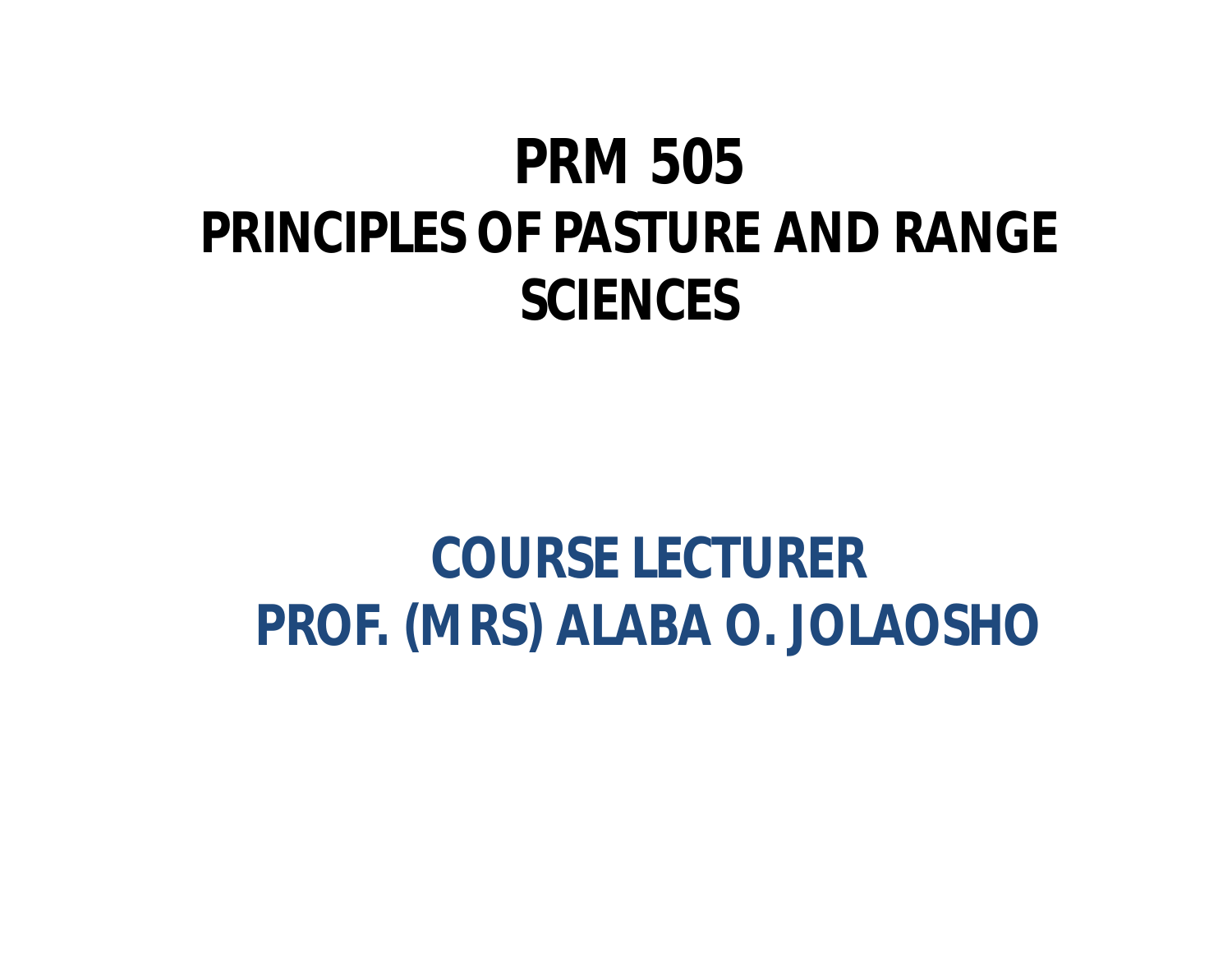# **COURSE CONTENTS**

- **SUGGESTED BOOKS & LITERATURE**
- **INTRODUCTION**
- **BOTANY AND SYSTEMATICS OF PASTURE PLANTS**
- **IDENTIFICATION AND CLASSIFICATION OF TROPICAL FORAGE SPECIES**
- **PASTURE IMPROVEMENT PROGRAMMES AND BREEDING**
- **METHODS OF PROPAGATION**
- **PHYSIOLOGY OF PASTURE PLANTS**
- **TROPICAL CLIMATE AND IMPLICATION ON PASTURE PRODUCTION**
- **VEGETATION BELTS OF NIGERIA AND ADAPTATION OF FORAGE SPECIES**
- **SOIL – PLANT – ANIMAL INTERRELATIONSHIPS**
- **SOME TERMINOLOGIES**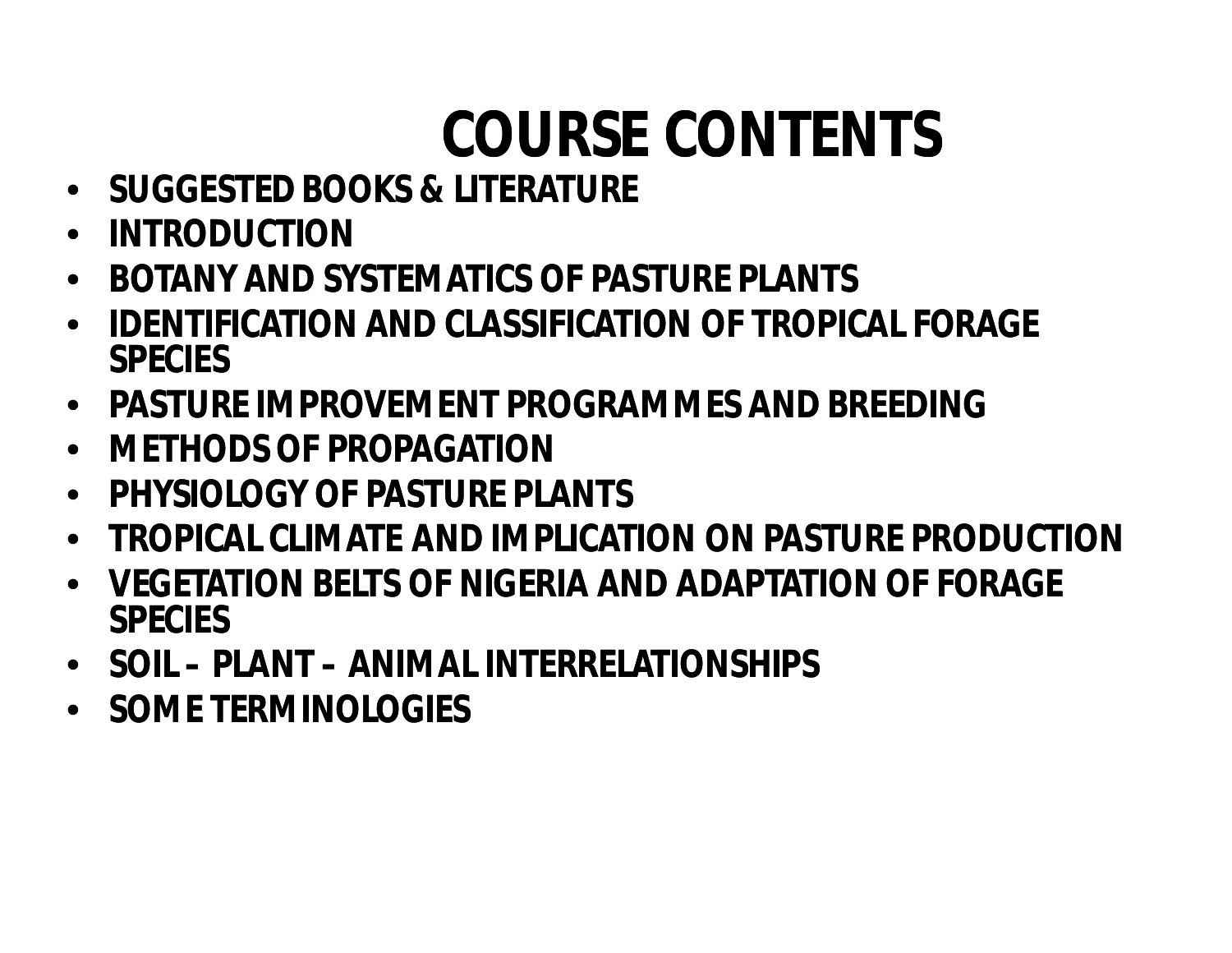# TEXTBOOKS

- •**1. WHITEMAN, P.C. 1980: TROPICAL PASTURE SCIENCE. PUBLISHED BY OXFORD UNIVERSITY PRESS.**
- •**2. HOGSON, J. AND ILLIUS, A. W. 1996: THE ECOLOGY AND MANAGEMENT OF GRAZING SYSTEMS. CAB INTERNATIONAL WALLINGFORD, USA.**

•**3. MICHEAL, B. JONES AND ALEC LAZENBY, 1988:THE GRASS CROP. THE PHYSIOLOGICAL BASIS OF PRODUCTION CHAPMAN AND HALL LTD USA.**

•**4. PEARSON, C.J. AND ISN, R. L. 1987: AGRONOMY OF GRASSLAND SYSTEMS. CAMBRIDGE UNIVERSITY PRESS NY.**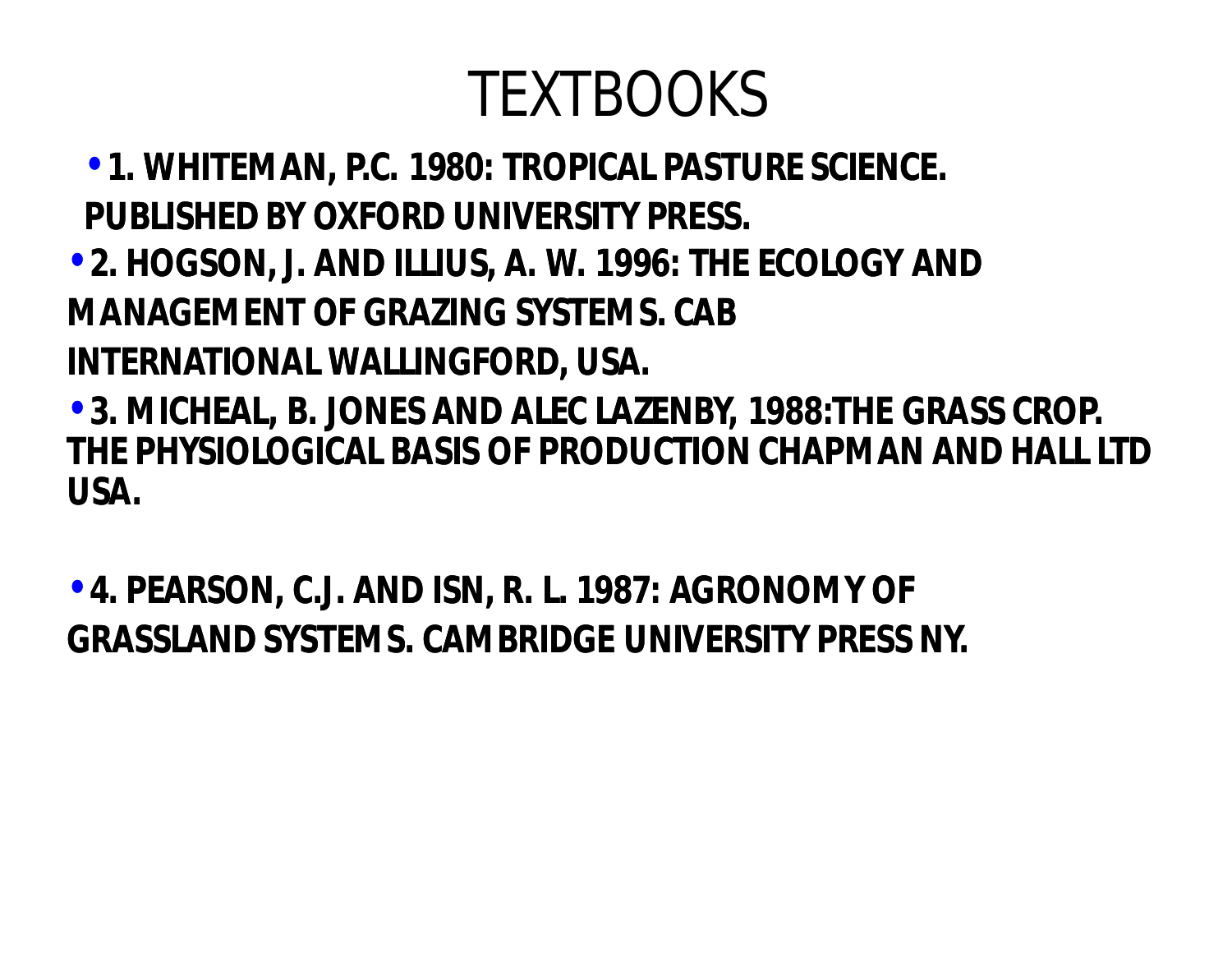- 5. CROWDER, L.V. AND CHHEDA, H.R. 1982. TROPICAL GRASSLAND HUSBANDARY. TROPICAL AGRICULTURE SERIES. LONGMAN LONDON.
- 6. HUMPHERYS, L.R. 1991: TROPICAL PASTURE UTILIZATION. PUBLISHED BY THE PRESS SYNDICATE OF THE UNIVERSITY OF CAMBRIDGE NY.
- 7. BOGDAN, A.V. 1977: TROPICAL PASTURE & FODDER PLANTS (GRASSES & LEGUMES). TROPICAL AGRICULTURE SERIES. LONGMAN LONDON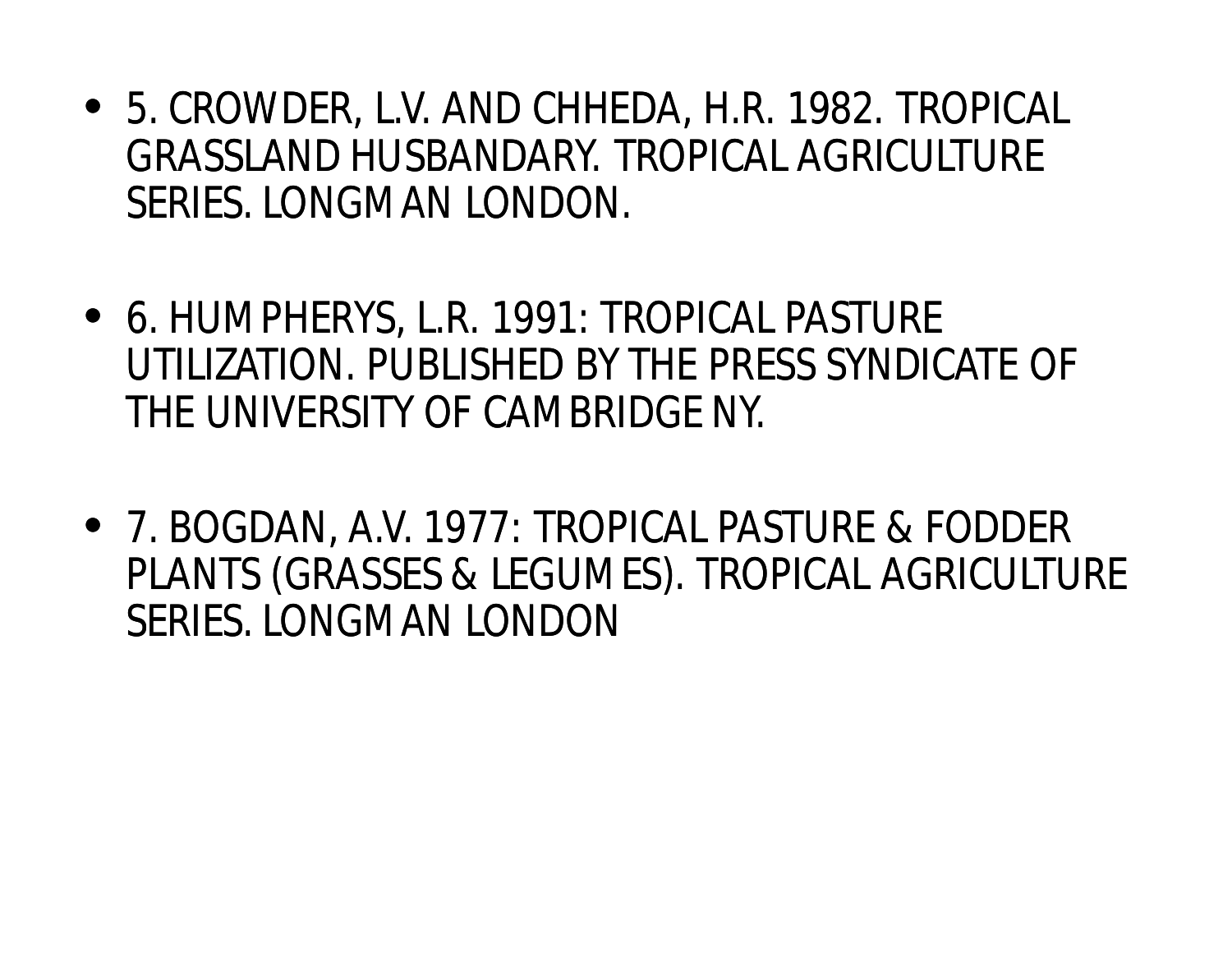# INTRODUCTION

- •**WHAT THE COURSE ENTAILS**
- •**1. WEEKLY PRACTICALS**
- •**2. TEST AT INTERVALS STATED IN THE MANUALS.**
- •**3. LIVELY LECTURES**
- •**4. DRAWINGS**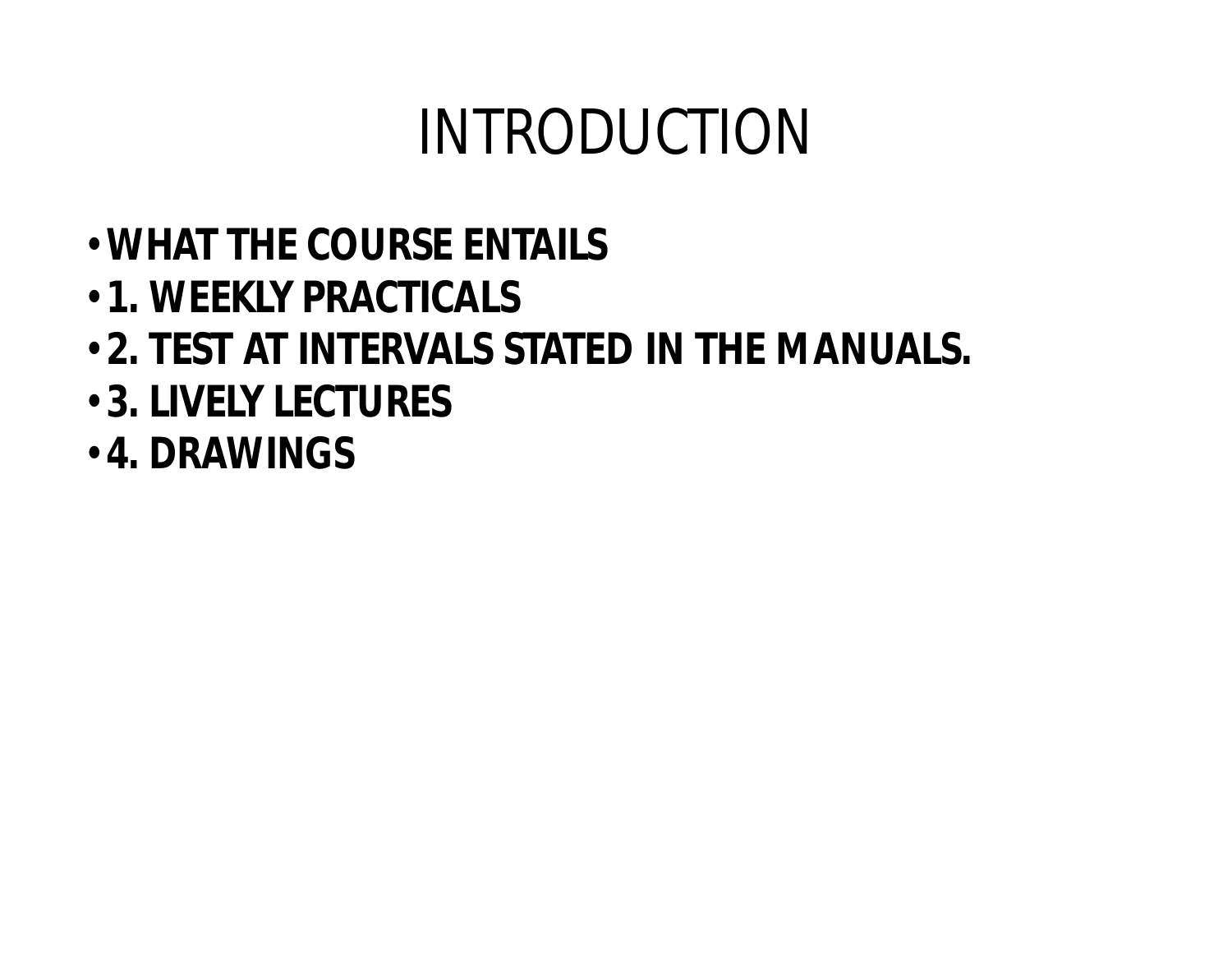## **BOTANY AND SYSTEMATICS OF GRASSES AND LEGUMES**

- **GRASSES BELONGS TO FAMILY GRAMINEAE (POACEAE)**
- **MADE UP OF TWO MAIN PARTS: SHOOT OR TILLERS (AERIAL PARTS) & ROOTS (SUBTERRANEAN PARTS). AT FLOWERING THE REPRODUCTIVE PARTS ARE INCLUDED.**
- **MONOCOTYLEDONOUS**
- **THEY ARE HERBACEOUS (NON-WOODY), divergent in size, shape and growth habit, can be annual or perennial in life form.**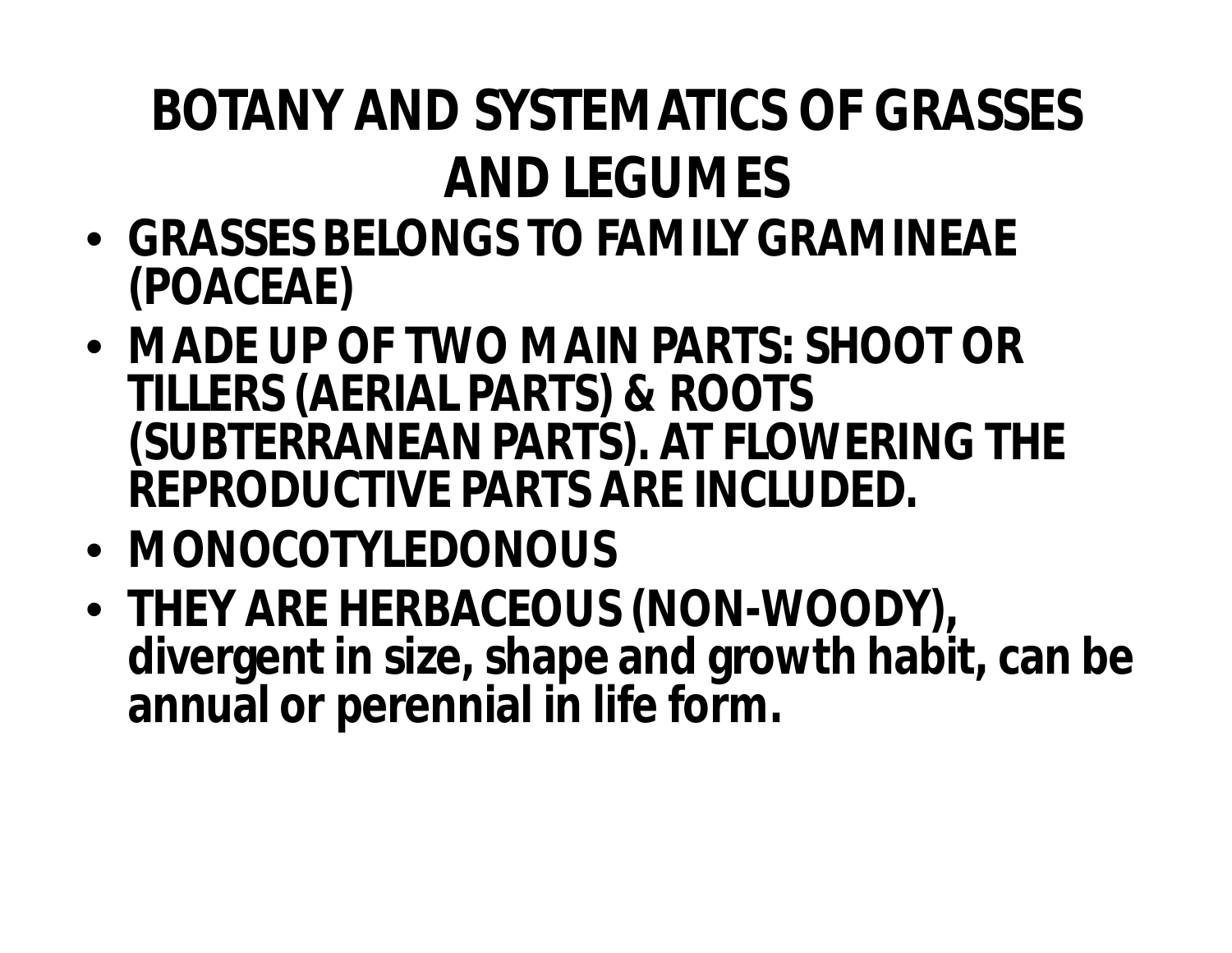## **A. VEGETATIVE ORGANS 1. AERIAL PARTS**

- **SHOOTS** CONSISTS OF STEM (CULM, HAULM) AND THE LEAVES.
- **STEMS** ARE CYLINDRICAL OR ROUNDED AND JOINTED I.E MADE UP OF **NODES** SEPARATED BY **INTERNODES**.
- INTERNODES CAN BE HOLLOW (e.g. *Brachiaria mutica)* FILLED WITH WHITE PITH (e.g. *Zea mays, Sorghum vulgare and Hyparrhenia spp.*) or SOLID e.g. *Axonopus scoparius).*
- Stems can be glabrous or pubescent.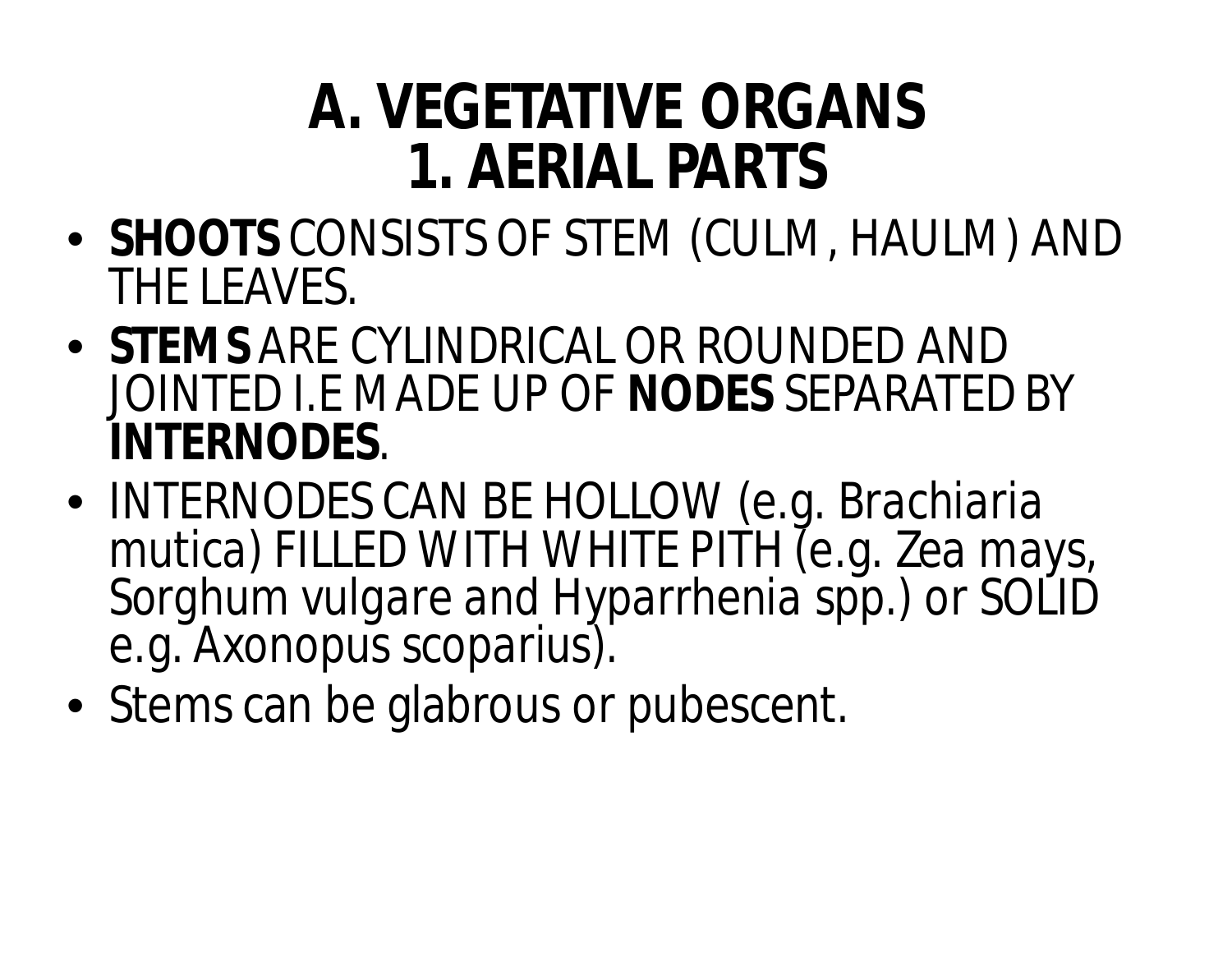### **BOTANY OF GRASS PLANT (CONTINUED)**

- **Shoots develop from buds found at the nodes and produce side branches.**
- **The basal portion of tufted grasses is called CROWN.**
- **Stolons are creeping stems that grow above the surface of the ground and develop roots and shoots at the nodes. E.g.** *Pennisetum clandestinum***,**  *Cynodon nlemfuensis* **and** *Digitaria pentzii***.**
- **LEAVES CONSISTS OF THE SHEATH, LIGULE AND THE LEAF BLADE.**
- **LEAF BLADES ARE BORNE ON SHEATHS**
- **LEAVES ARE SITUATED ON STEM IN OPPOSITE ROWS ALTERNATIVELY.**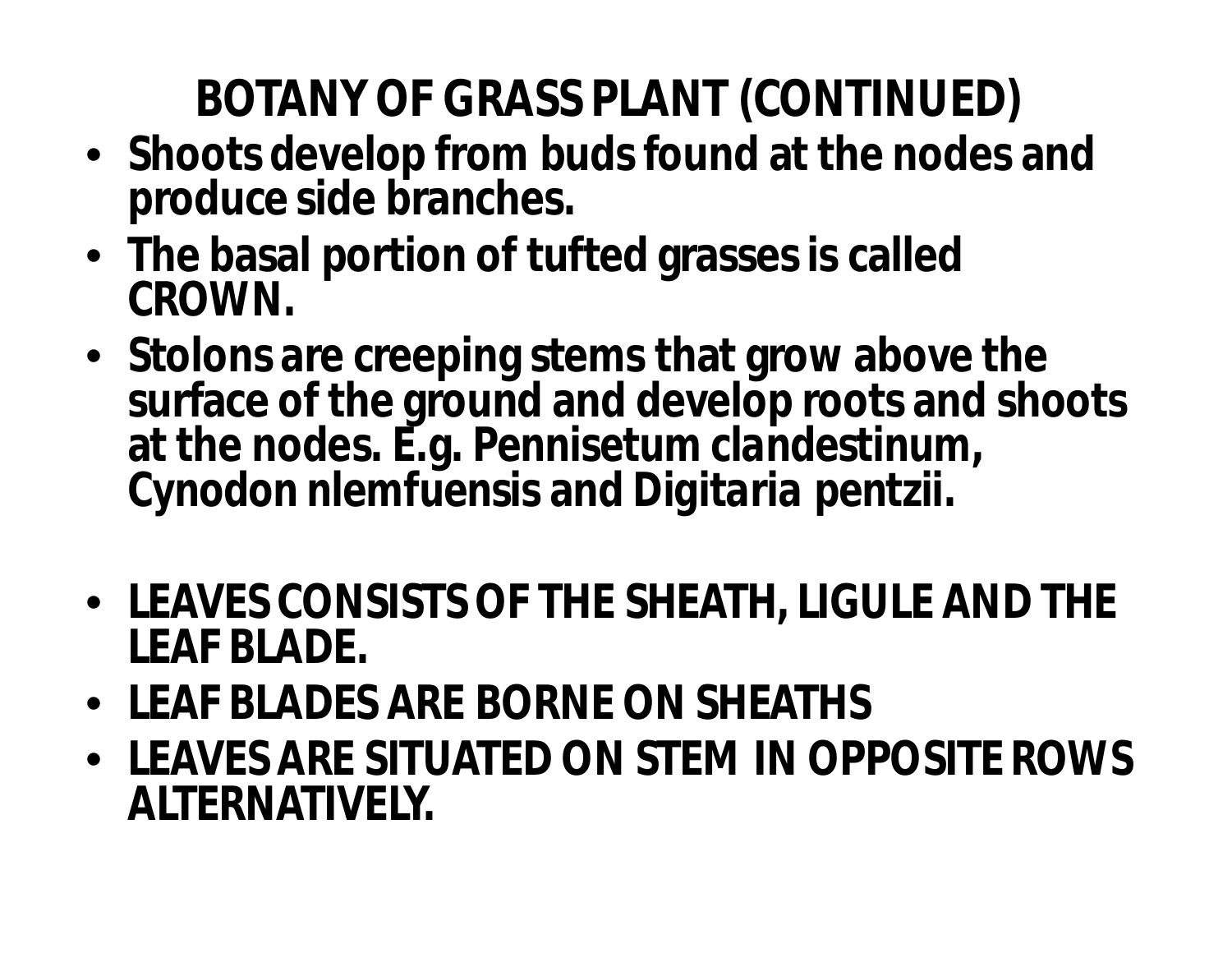**SHEATH: edges are free, have chlorophyll. Leaf blade can be setaceous (wiry and bristle) or filiform (thread-like) Leaves could be smooth or rough Midrib is usually prominent with faint lateral veins**

**LIGULE is an appendage found at the junction of the leaf blade and the sheath, usually closely ad pressed to the culm. It may be a membrane, a fringe of hairs or a hardened ring & varies in size, shape & texture, can be used for identification.**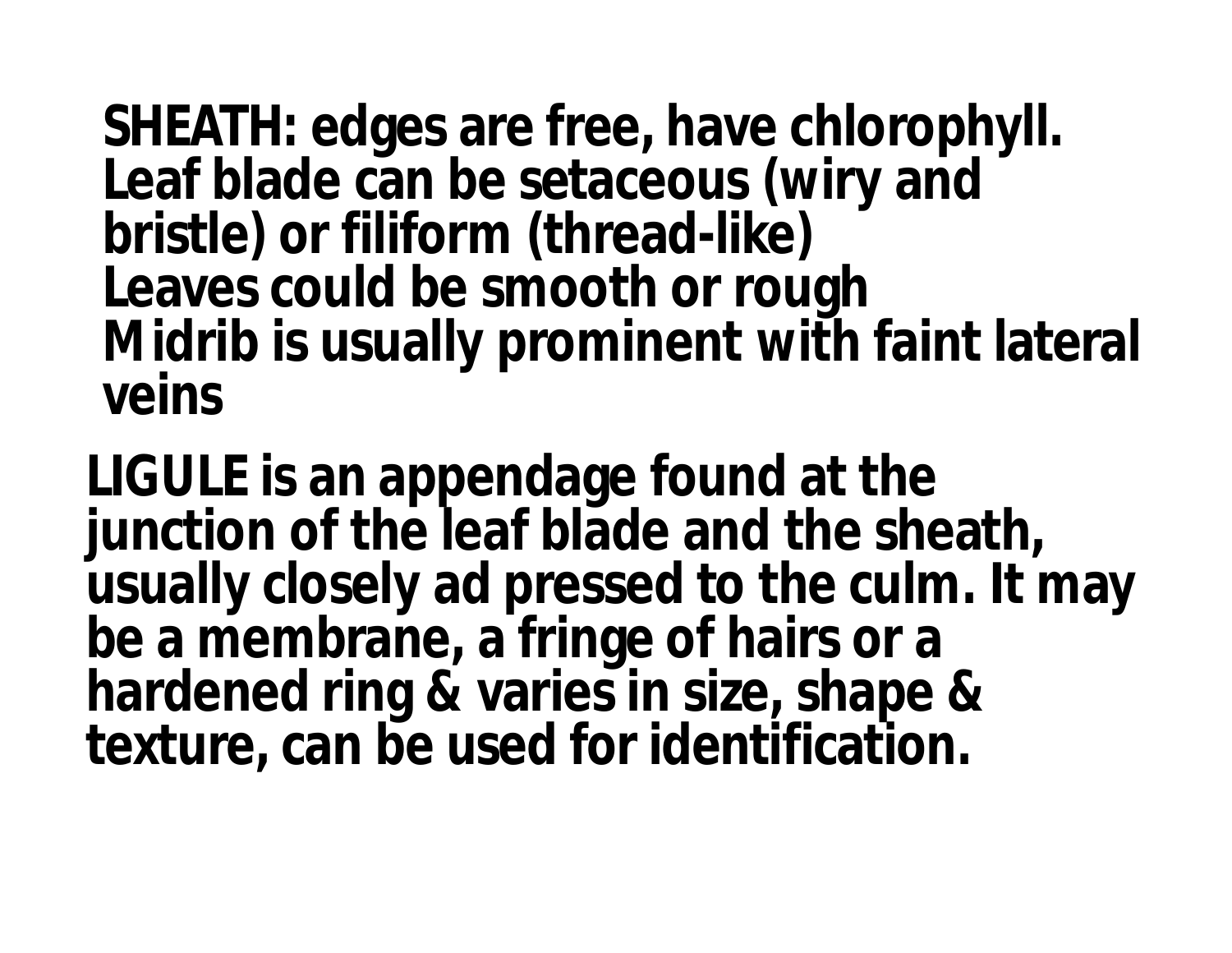**AURICLES are earlike outgrowths at the leaf base of some spp. They can be prominent and encircle the stem, minute & inconspicuous or absent, no chlorophyll, no function, but use in taxonomic identification.**

**COLLAR: marks the junction of the outer surface (upper region) of the sheath and leaf blade, usually discoloured, leaves breaks at the collar.**

**PROPHYLLUM: is a two-keeled organ (a reduced leaf) covering the bud in the axil of the sheath.**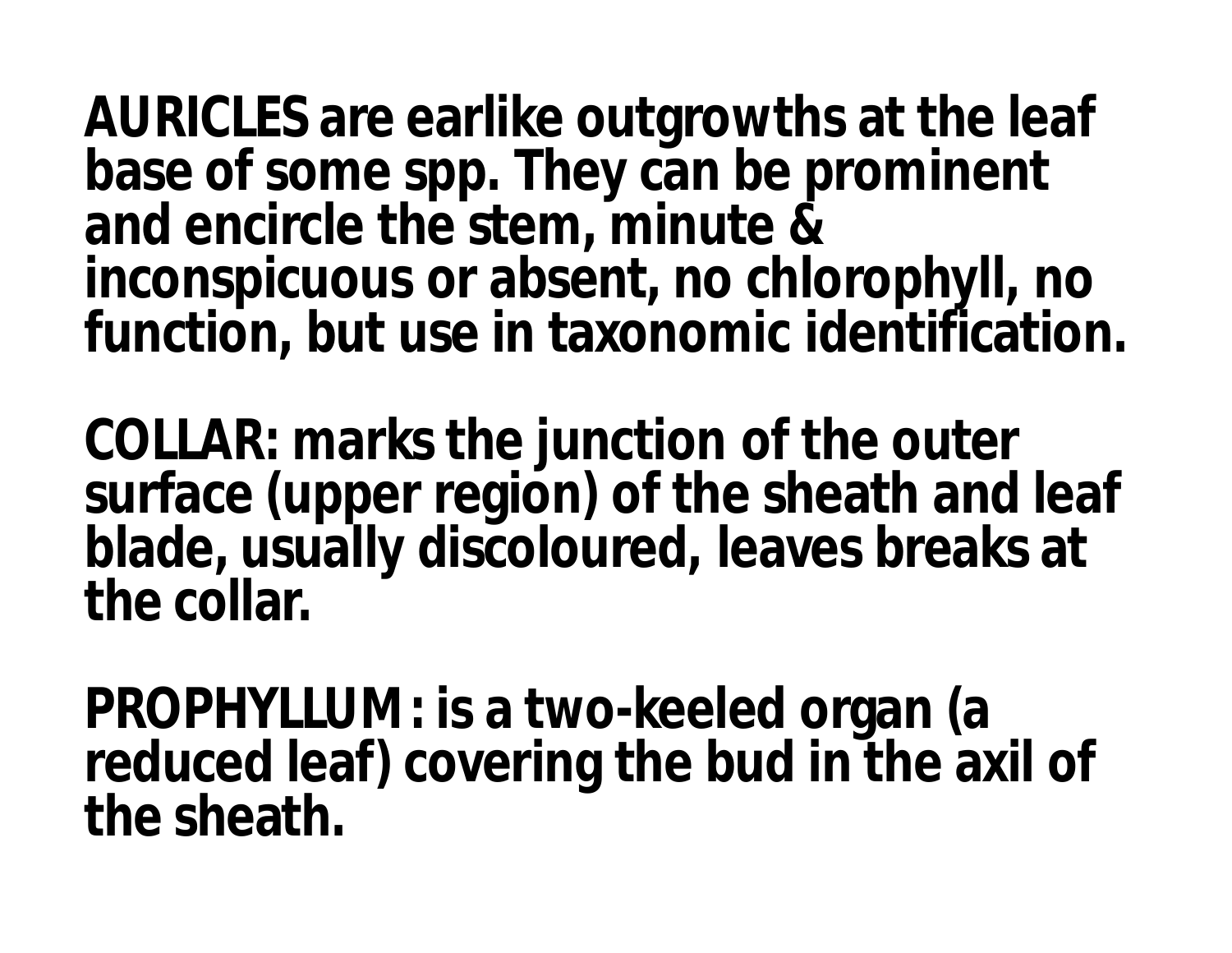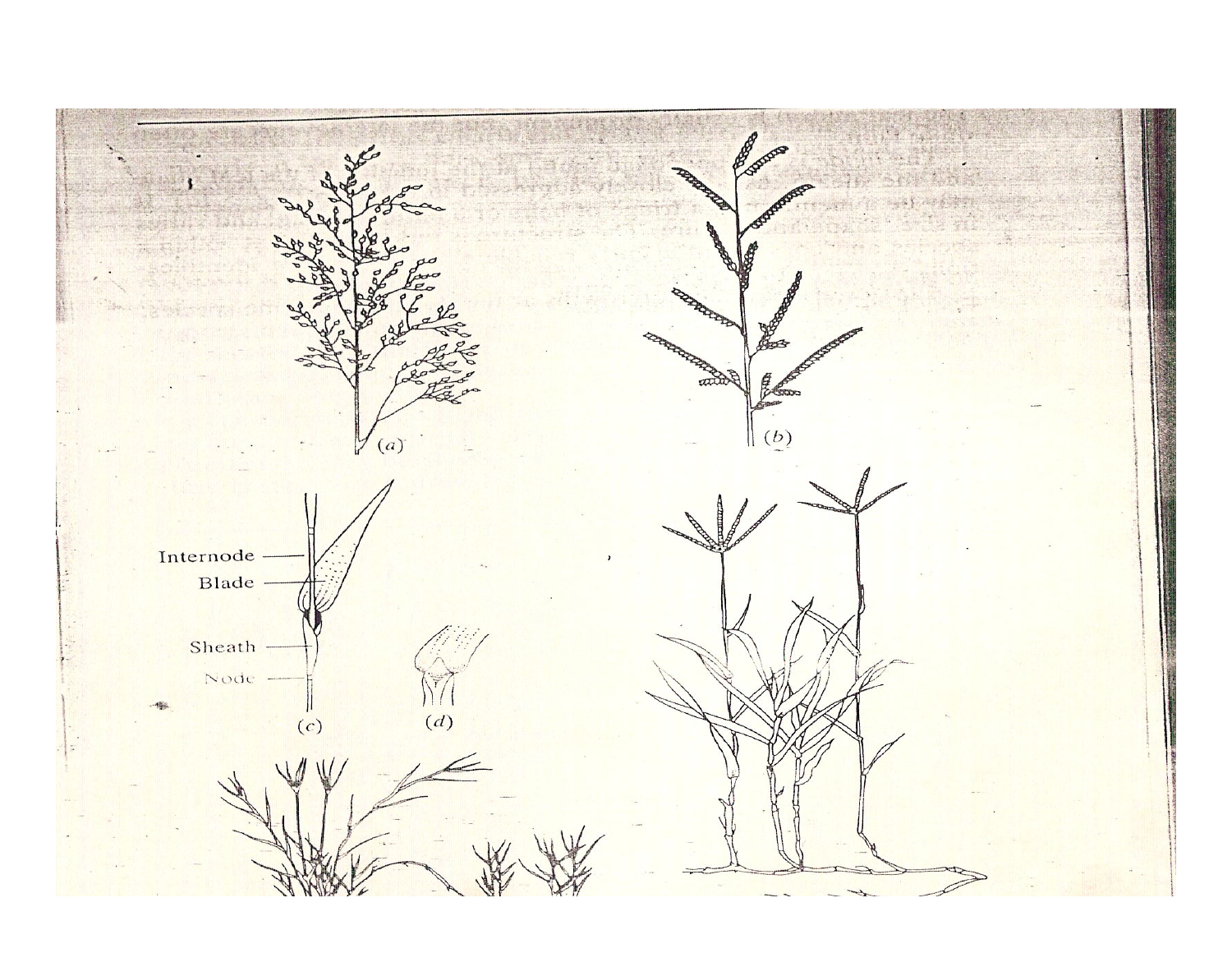# Grass plant

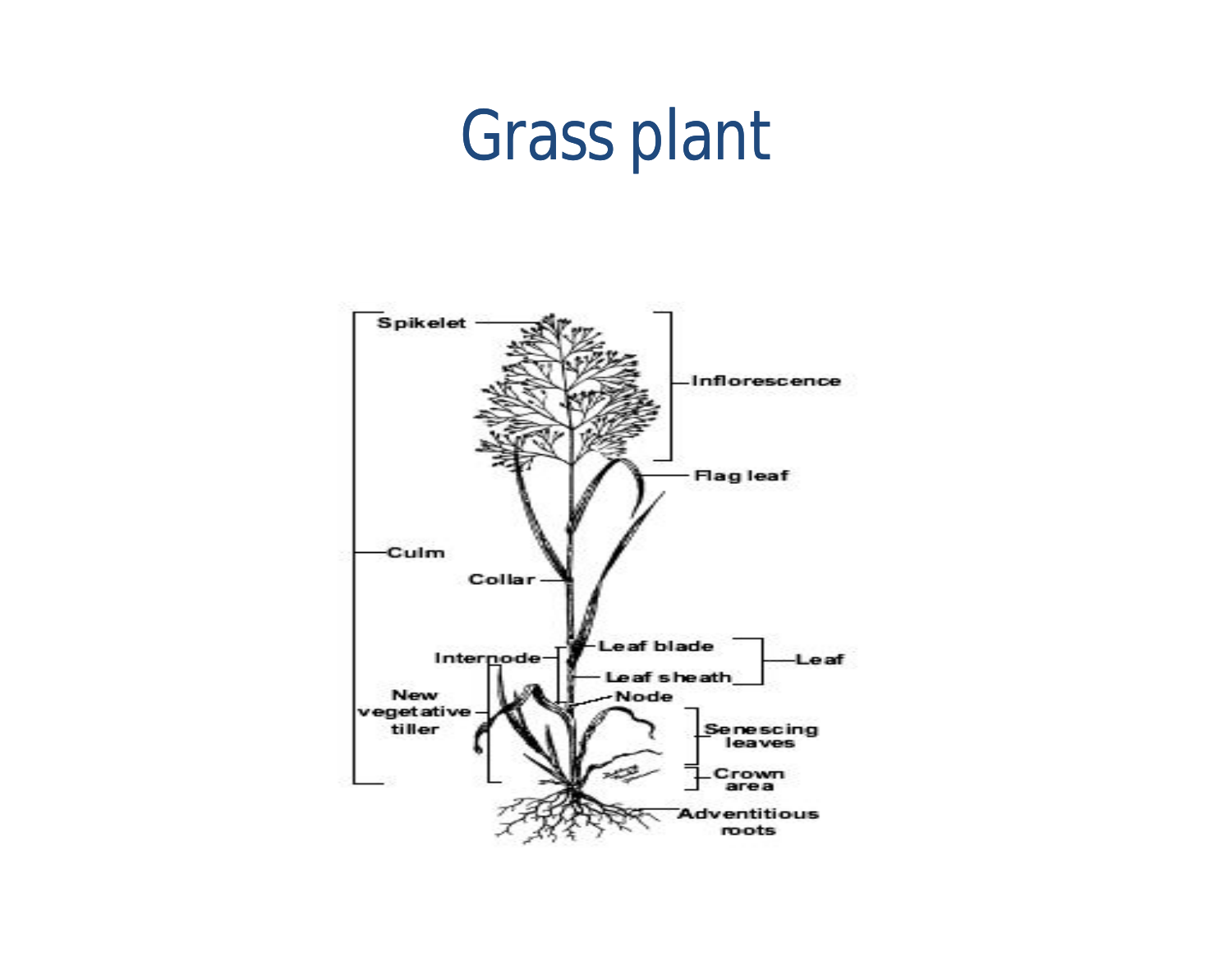# Auricles



**Present Blunt Absent**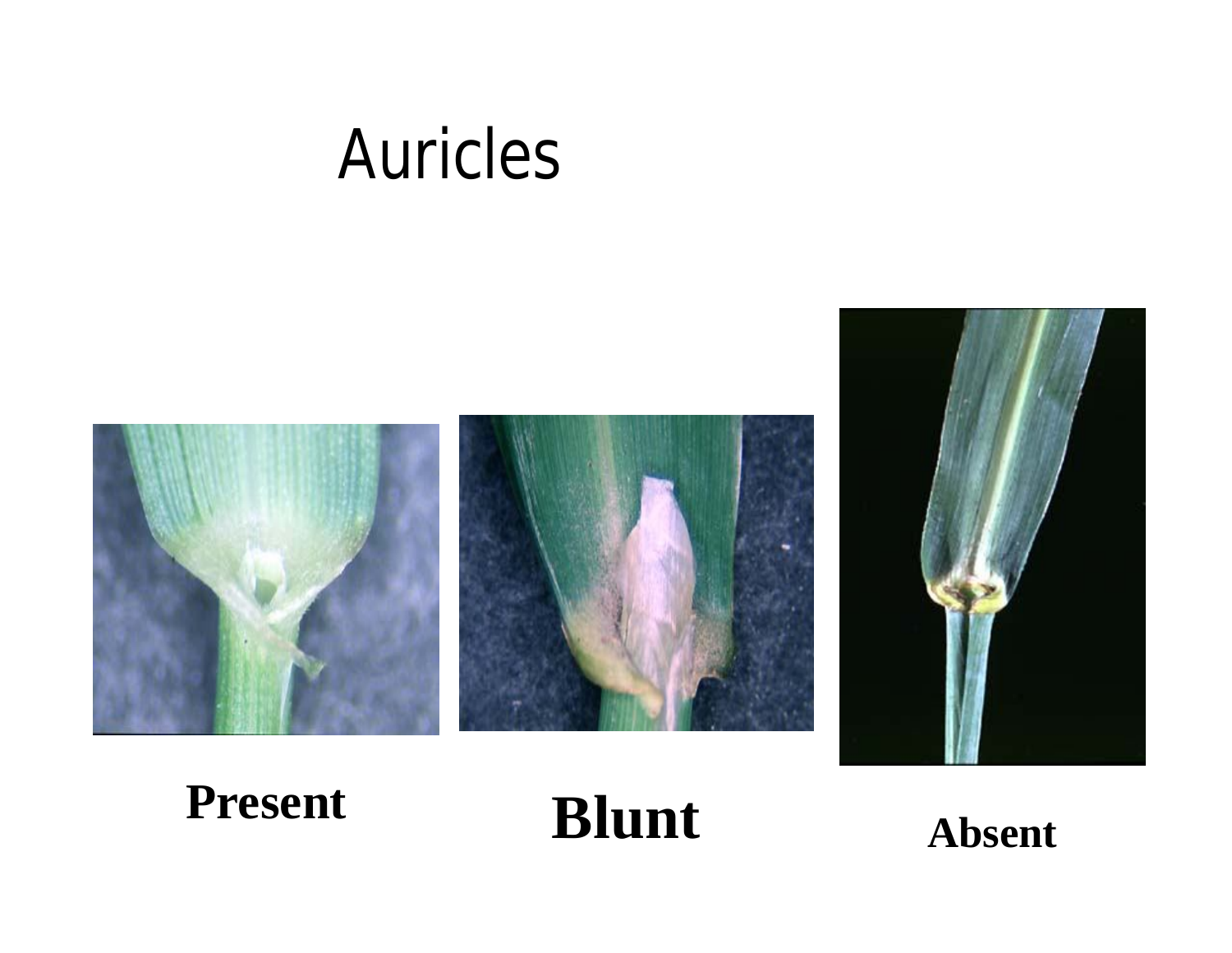# Ligule



**Absent Membranous**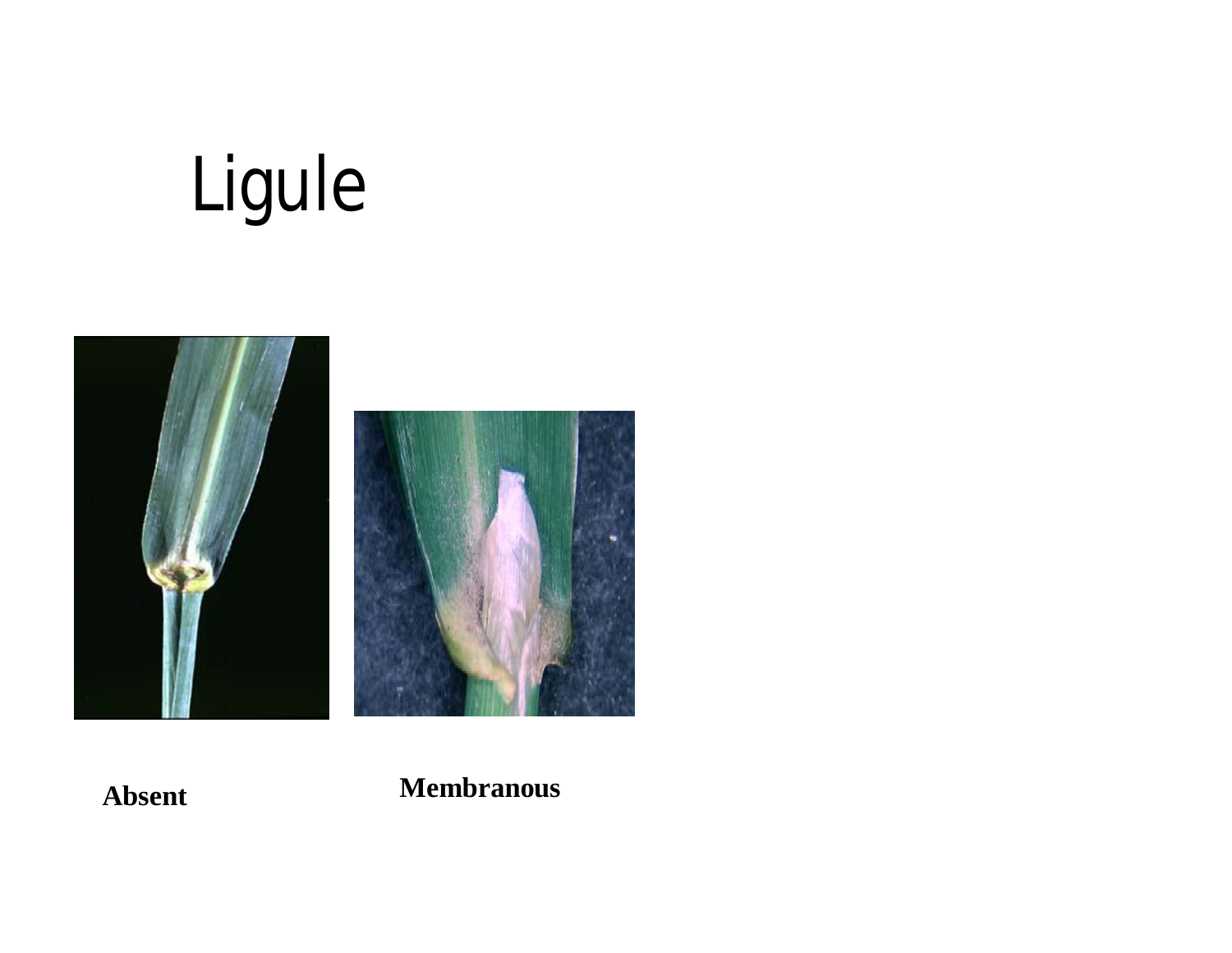# Sheath

• Fused or overlapping





#### **Fused Overlapping**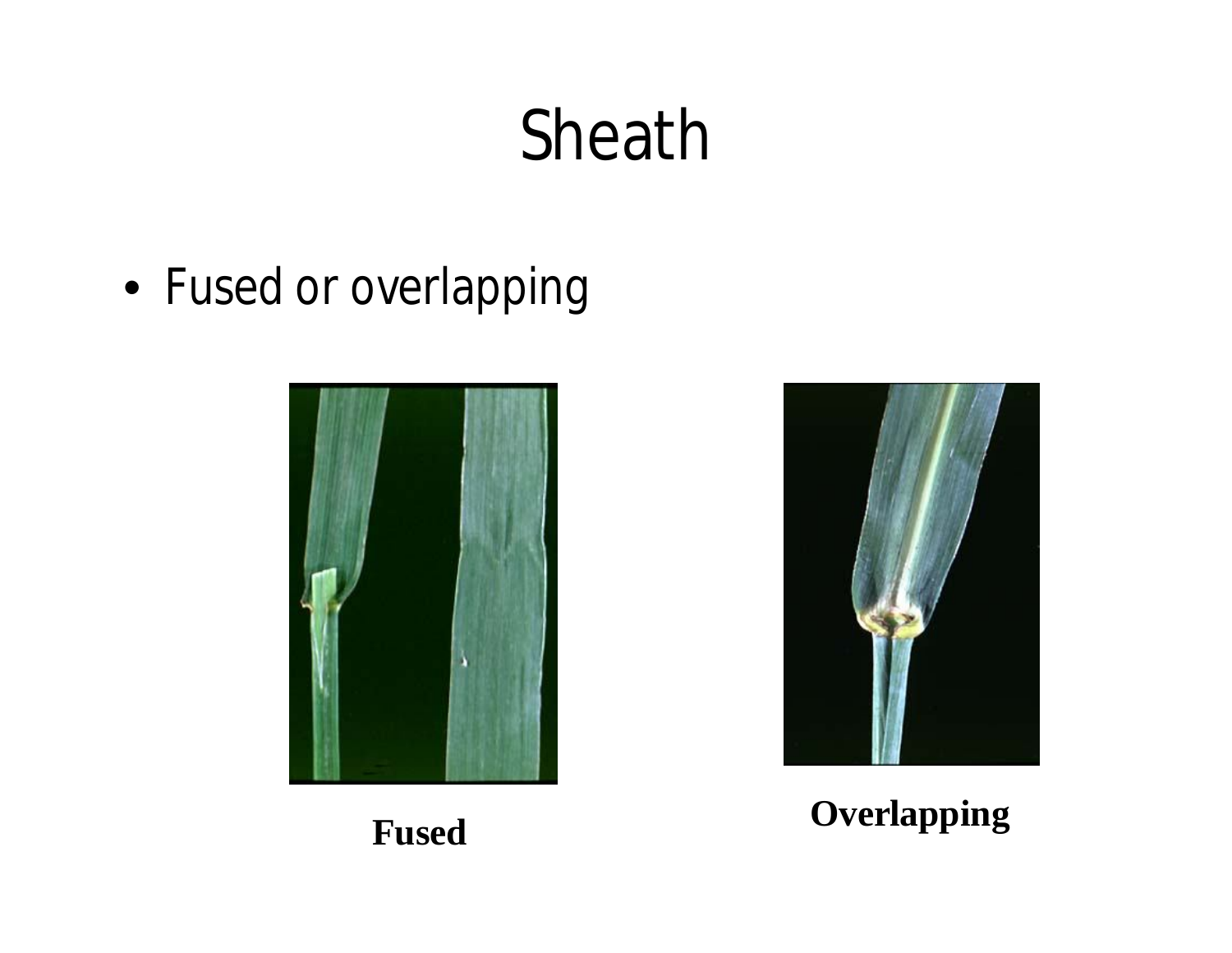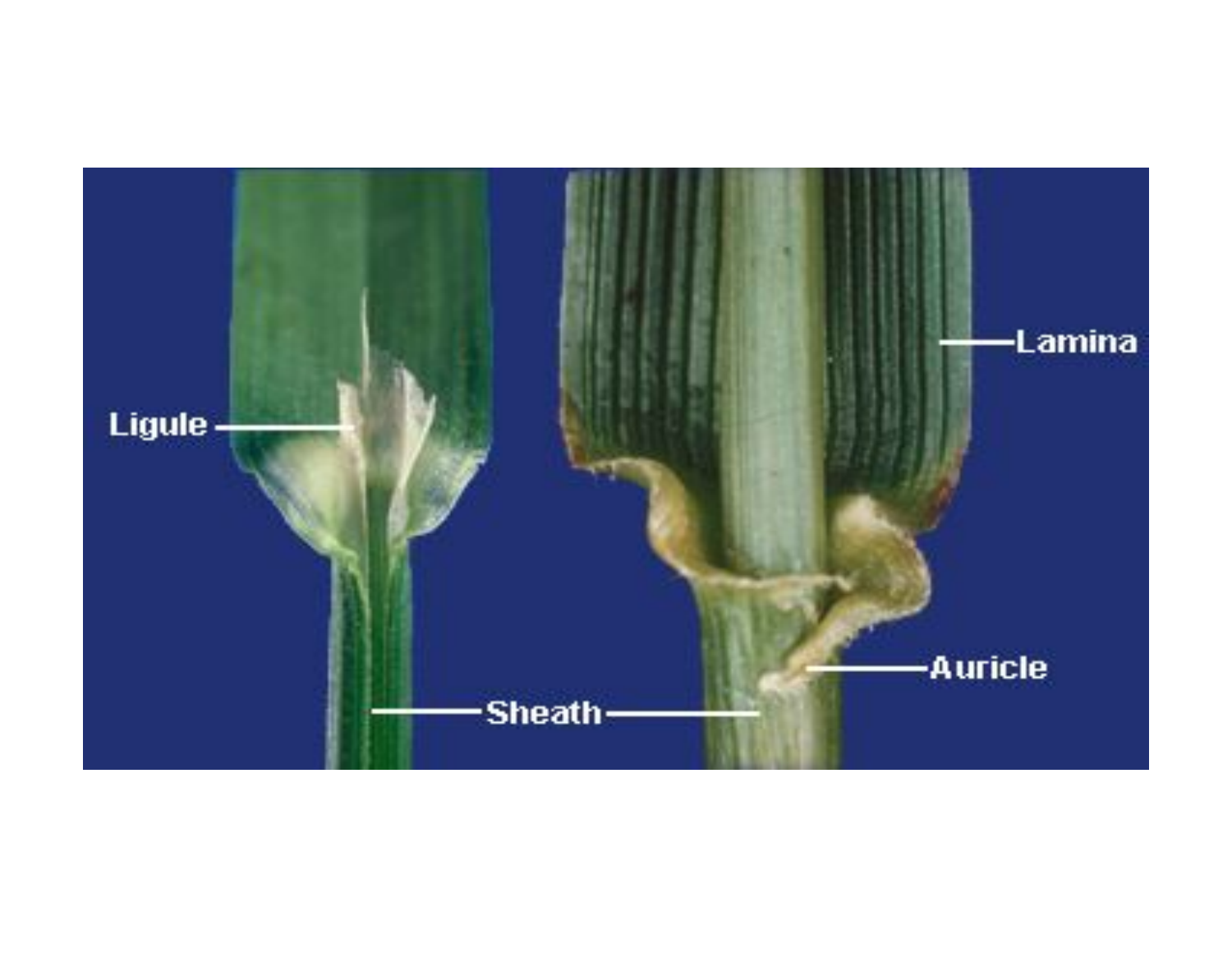#### **2. SUBTERRANEAN PARTS**

- **Roots appear 1st from the germinating seed known as the PRIMARY ROOTS.**
- **Can branch and provide seedlings with water & mineral nutrients in the 1st stage of growth.**
- **Replace with secondary roots which can be very numerous, helps retain soil particles to prevent erosion.**
- **SECONDARY OR ADVENTITIOUS ROOTS are those that developed from the nodes of tillers or creeping stems.**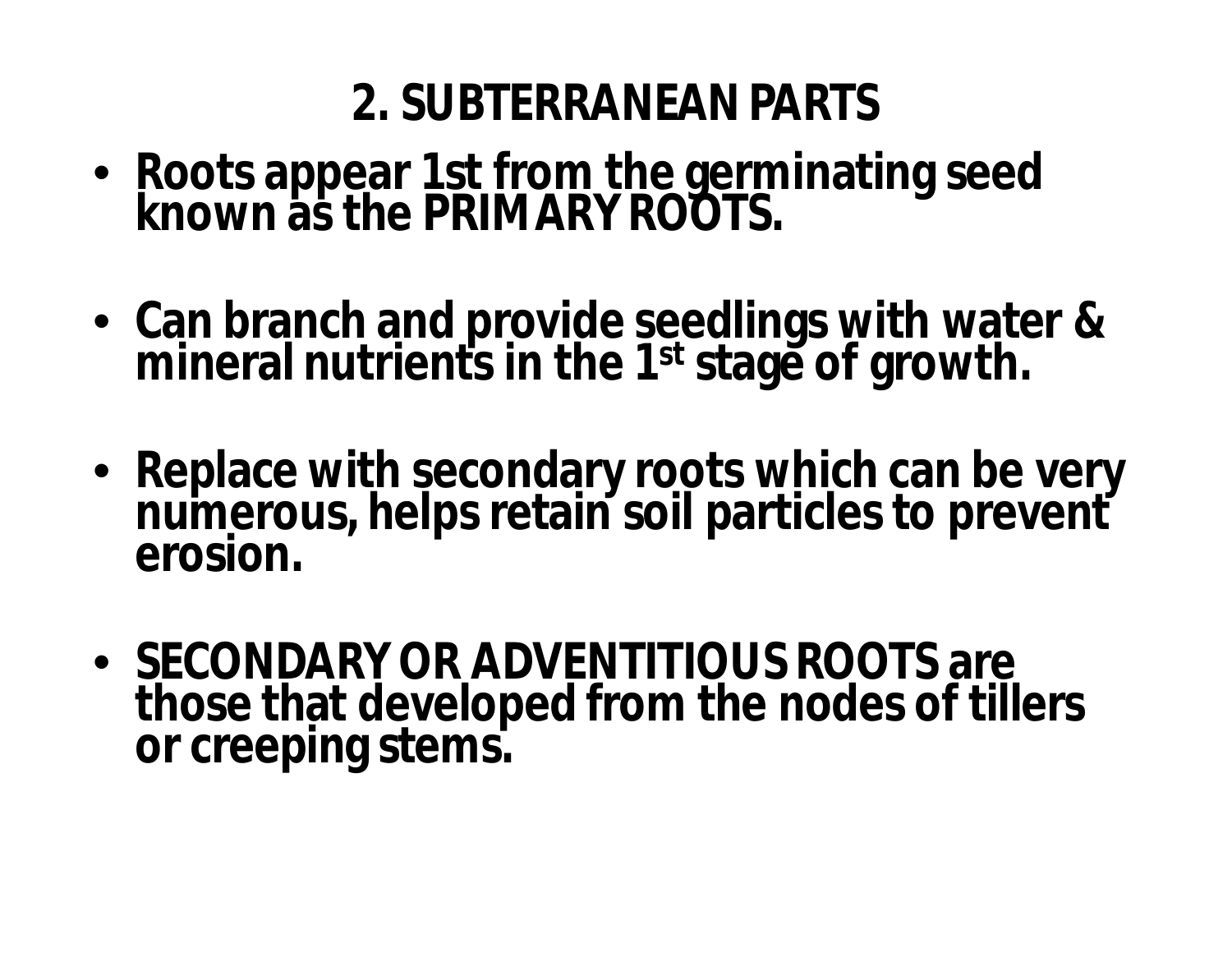#### **B. REPRODUCTIVE ORGANS**

**The Floral Organs are MODIFIED SHOOTS, consisting of STAMENS and PISTILS.**

**INFLORESCENCE: The flowers or inflorescences may be terminal, or axillary. The basic unit of the inflorescence is the SPIKELET, which consists of flowers usually occurring in groups or clusters.**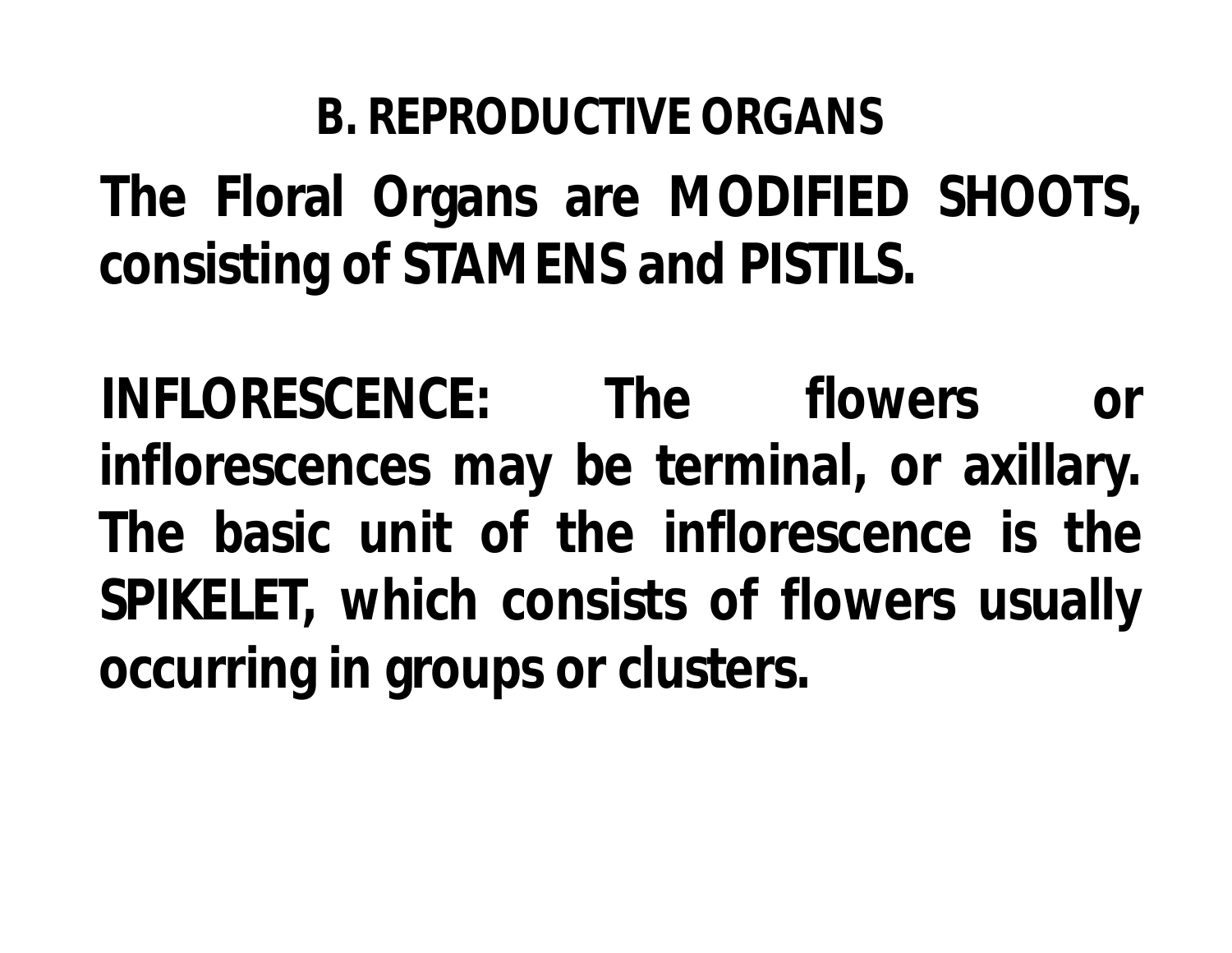**SPIKELET: A typical spikelet consists of an axis (rachilla), two glumes and one to many florets. The perfectly developed floret has a lemma and a palea (lower and upper bracts, respectively) which enclose the flower. The structure of the lamina is such that it provides protection for the seeds and perhaps means of dispersal. The palea is shorter than the lemma and thinner.**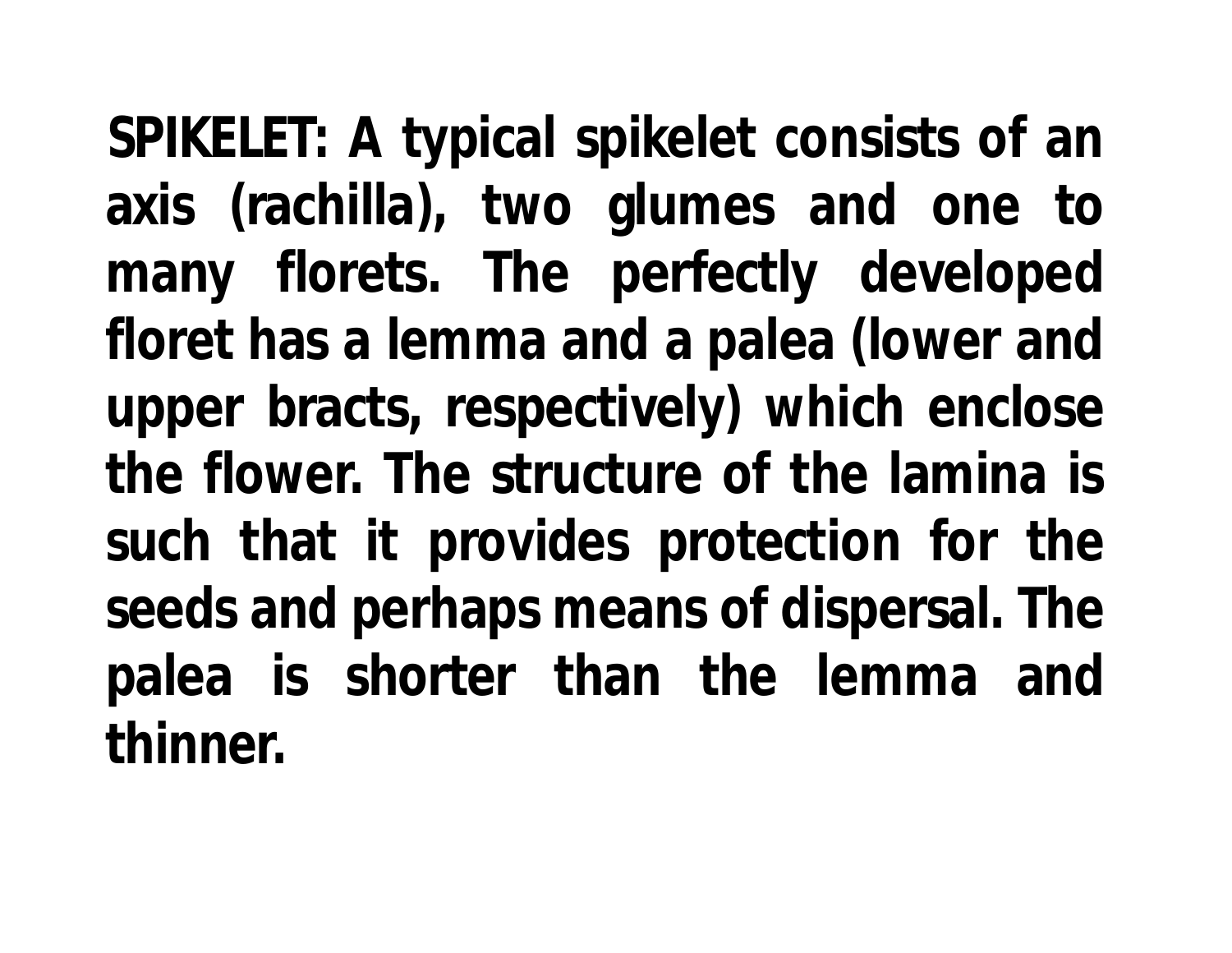**Inflorescence types are classified as:**

**1.SPIKE: the spikelets are sessile (without stalks) or nearly so, on an UNBRANCHED axis (rachis) eg. Lolium, Triticum, Secale, Hordeum, Agropyron or be ONE-SIDED eg. Ctenium elegans or DIGITATE (finger like) as in Chloris and Cynodon Spp. or RACEMOSE on a central axis as in Dactyloctenium and Leptochloa spp.**

**2. RACEME: spikelets have pedicels along the axis, eg. Digitaria, Paspalum and Brachiaria spp. Racemes are more frequent than spikes.**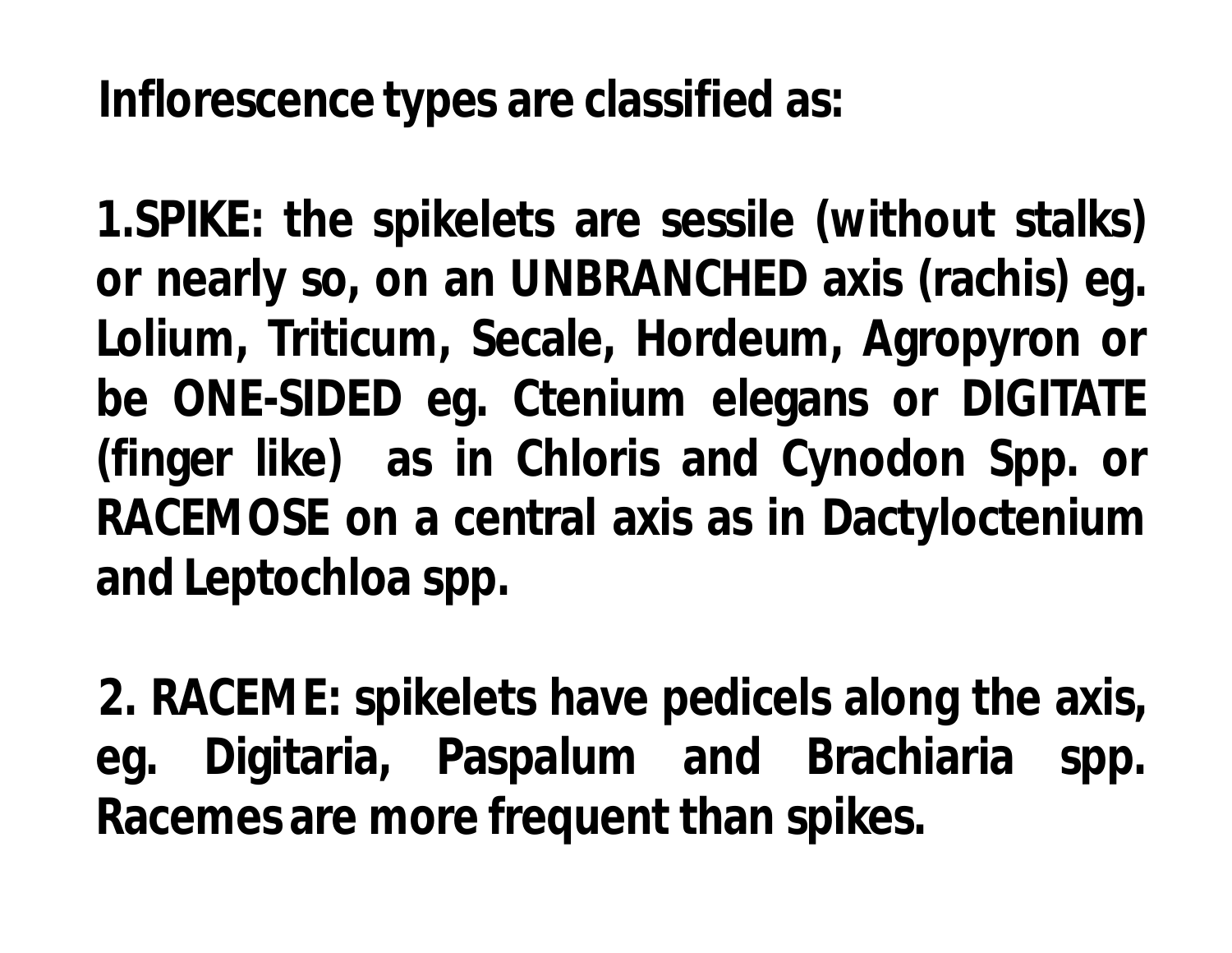**3. PANICLE: spikelets have short stalks on a branched inflorescence with a central axis and a number of side branches. The panicle may be open and loose (***Panicum maximum***), contracted (***Sporobolus* **and** *Sorghum* **spp.) or spike-like and dense (***Cenchrus ciliaris and Setaria anceps***) or 'false-spike' when the branches of spikelike panicle are concealed by the spikelets (***Pennisetum purpureum***).**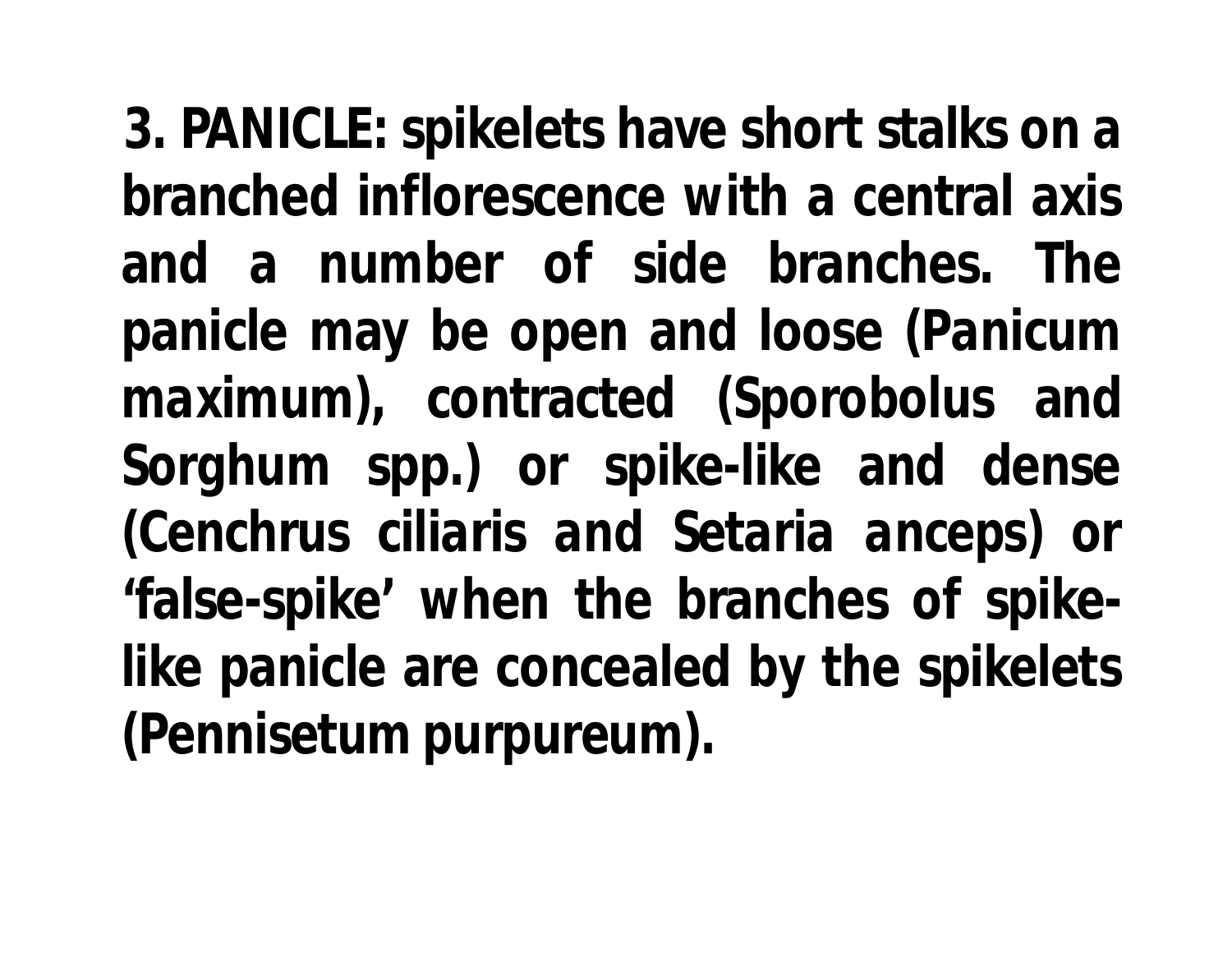# Grass Inflorescence

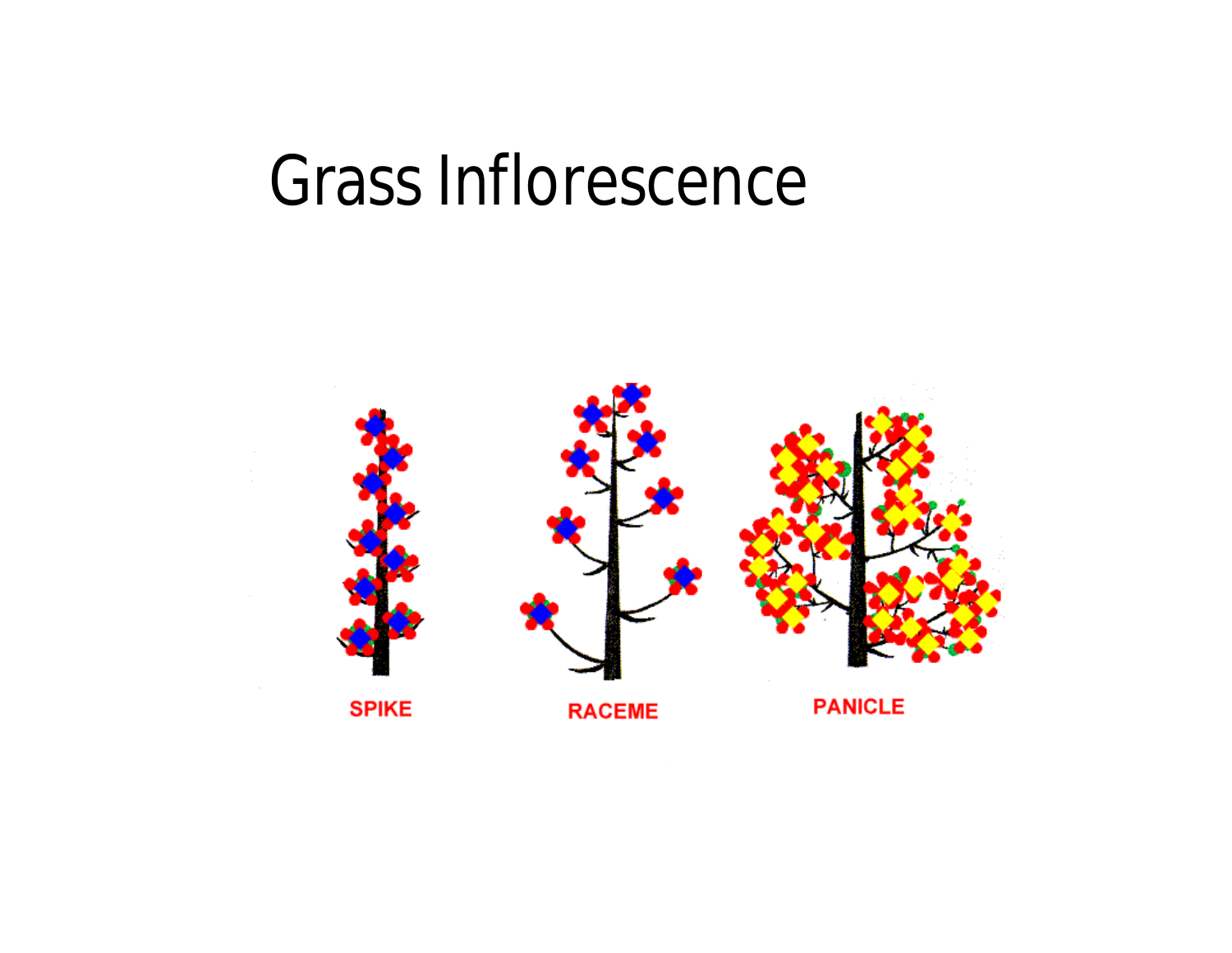#### **THE FLOWER**

- **The floral organs consists of the gynoecium (female parts), androecium consists of three or one to six, stamens. Each stamen has a slender filament supporting a two celled slender filament supporting a two-celled anther, which consists of the pollen grains. Anther are coloured yellow, purple reddish or may be mottled.**
- **The lodicules base of the flower, outside the stamens.**
- **The flowers of most grasses are perfect (hermaphrodite) i.e the florets have both stamens and pistils except members of the tribe maydese. Zea maysmale & female separated on the same plant.**